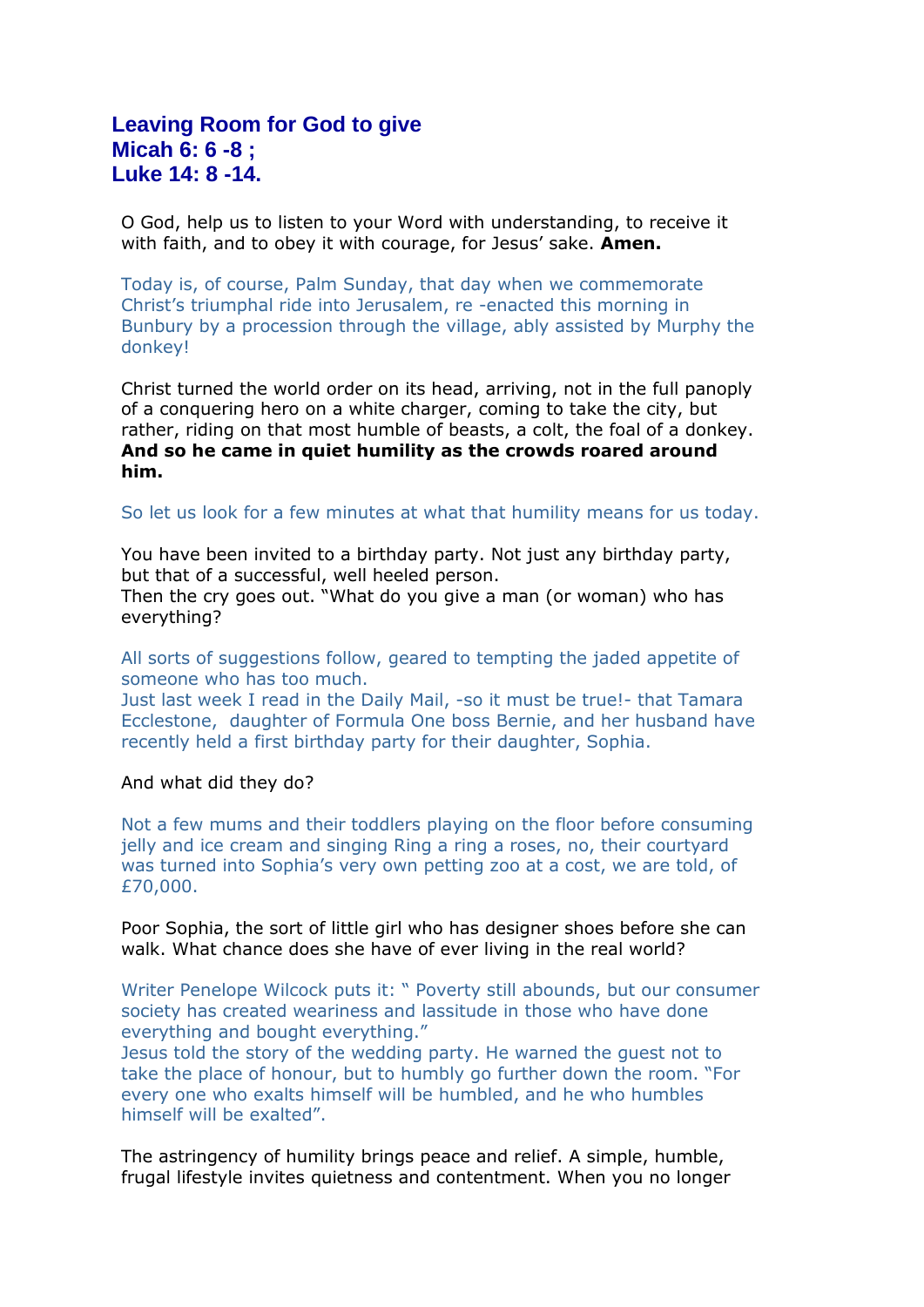worry that your house is smaller than your neighbours, or that your curtains are out of date, or you drive the wrong car. "Getting and spending, we lay waste our power."

Time spent in silence and solitude allows the soul to settle, making space for reflection.

Best of all, simplicity and humility make room once again for love, and the blessing of being able to receive from those who long to give.

For although we are taught "it is more blessed to give than to receive," it can actually be very challenging to have the humility to receive graciously.

The person who no longer has everything will regain the joy of eagerly awaited birthdays and Christmas when, once more, hand knitted scarves and gloves really **are** just what they wanted, and home -made fruit cake and a small truckle of good cheese are stored away in the larder as treasure.

To those who walk a quiet path, living in lowliness, comes the delight of unexpected recognition, the "Who, me?" of being acknowledged and rewarded. Like our wedding guest.

When you are on a low income, especially with small children, you have many more treats than the better off.

**Then everything** is **precious.**

A simple picnic in a beautiful park where the children can run around and be free while you absorb the peace and the landscape around you, can mean so much more than flying jaded, unappreciative spoilt kids off to Disneyland with the eye watering, wallet emptying, credit card loading, vacuous hype of someone else's idea of what fun should be.

One of the joys of humility is making room in your life to hope, to receive, to be delighted, allowing someone else the privilege of affirming you and not always having to be the one in charge.

## **And so a little story, from Aesop.**

The North Wind and the sun.

The North Wind boasted of great strength. The Sun argued that there was great power in gentleness.

"We shall have a contest," said the Sun.

Far below, a man travelled a winding road. He was wearing a warm winter coat.

"As a test of strength," said the Sun, "Let us see which of us can take the coat off of that man."